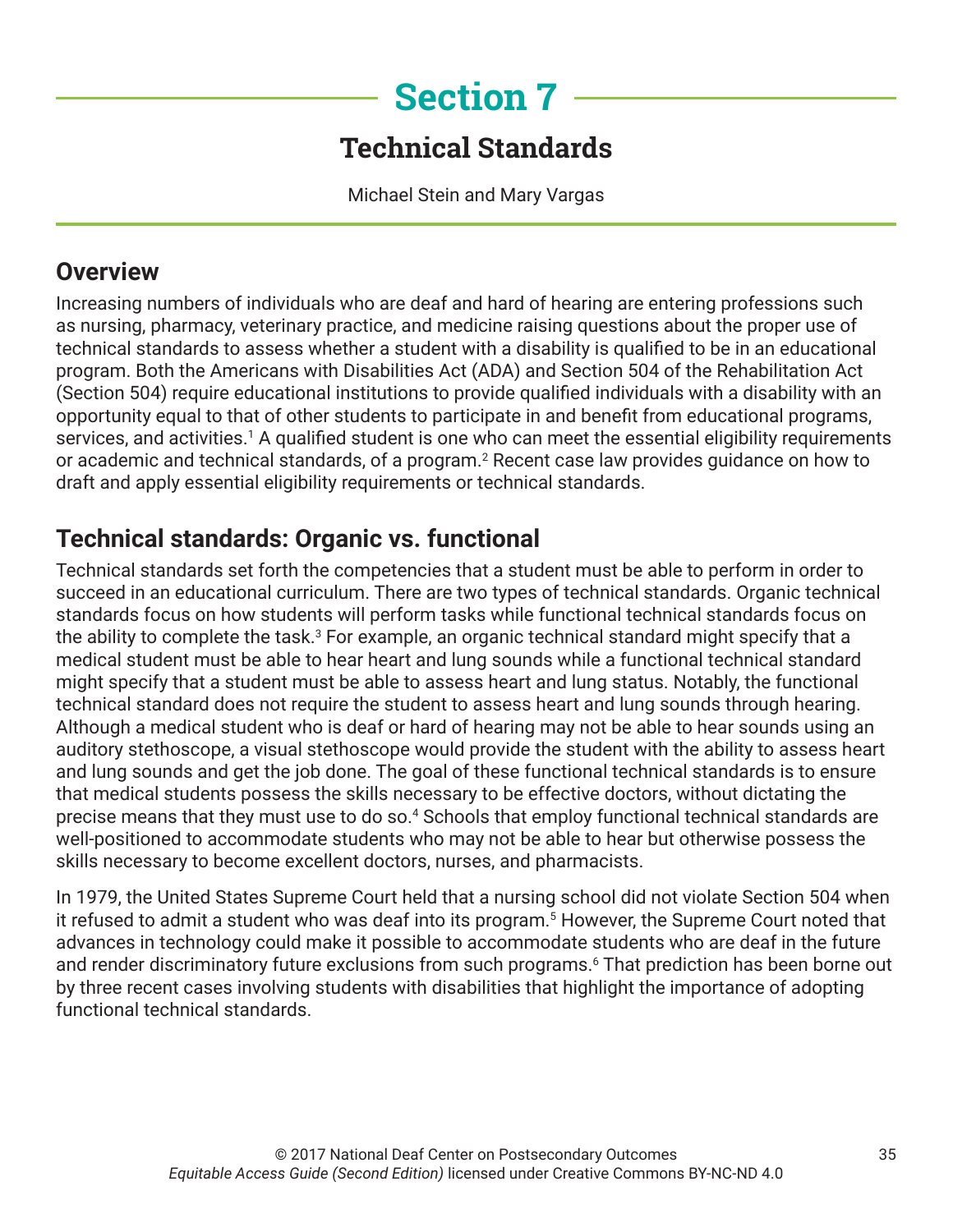#### **Real-life example: Argenyi v. Creighton University**

In Argenyi v. Creighton University, a medical student who was deaf alleged that his medical school violated the ADA and Section 504 by failing to provide the interpreters and real-time captioning necessary for effective communication. The medical student further alleged that the school discriminated against him by refusing to permit him to use interpreters in the clinical setting.<sup>7</sup> The United States Court of Appeals held that the ADA and Section 504 require medical schools "to provide reasonable auxiliary aids and services to afford [medical students with a disability] 'meaningful access' or an equal opportunity to gain the same benefit as his nondisabled peers."<sup>8</sup> Following a jury verdict in favor of the medical student the United States District Court ordered the school to provide interpreters and real-time captioning, including for clinical rotations.<sup>9</sup>

#### **Real-life example: Featherstone v. Pacific Northwest University of Health Sciences**

In Featherstone v. Pacific Northwest University of Health Sciences, a medical student who was deaf alleged that his medical school violated the ADA and Section 504 by withdrawing his admission because he was deaf. The school alleged that providing interpreters would fundamentally alter the curriculum and that the student's use of interpreters might threaten patient safety.<sup>10</sup> The United States District Court ordered the school to enroll the student, holding that the school's concerns were "unfound based upon the growing trend of successful deaf health care professionals."11 The court held that sign language interpreters are "nothing more than a communication aid" and that such auxiliary aids do not alter "the fact that [the medical student] will have to successfully complete the labs, communicate with patients, and complete the clinical program, just as his classmates would."<sup>12</sup> The court rejected the argument that the use of interpreters would threaten patient safety, noting that interpreters are routinely used in the course of medical care and doctors who are deaf use interpreters "in even emergency situations without creating a danger."<sup>13</sup> The court ordered the school to provide interpreters and real-time captioning to ensure effective communication.<sup>14</sup>

#### **Real-life example: Palmer School of Chiropractic v. Davenport Civil Rights Commission**

In another case, the Supreme Court of Iowa held that a chiropractic school discriminated against a student who was blind when it relied on its technical standards in refusing to provide accommodations.15 The school had organic technical standards that required that degree candidates have "sufficient vision, hearing, and somatic sensation necessary to perform chiropractic and general physical examination."16 The school had accommodated prior students who were blind but asserted that its current organic technical standards precluded the student's requests for accommodation including a sighted assistant.<sup>17</sup> The Supreme Court of Iowa rejected the school's assertion that "all chiropractic students must be able to see radiographic images," noting that "at least twenty percent of current chiropractic practitioners practice without the ability to take plain film radiographs in their office" and "frequent consultation" with "radiology specialists is oftentimes part of the clinical practice of chiropractic."18 The court further noted that "numerous medical schools" have "admitted blind students and made accommodations in recent years."19 For these reasons, the court rejected the school's assertion that accommodating the student who was blind would fundamentally alter its technical standards.20

Together, these cases show that courts have taken note of the growing number of health care professionals with disabilities and are unlikely to be sympathetic to the argument that technical standards preclude accommodating students who are deaf or hard of hearing. These cases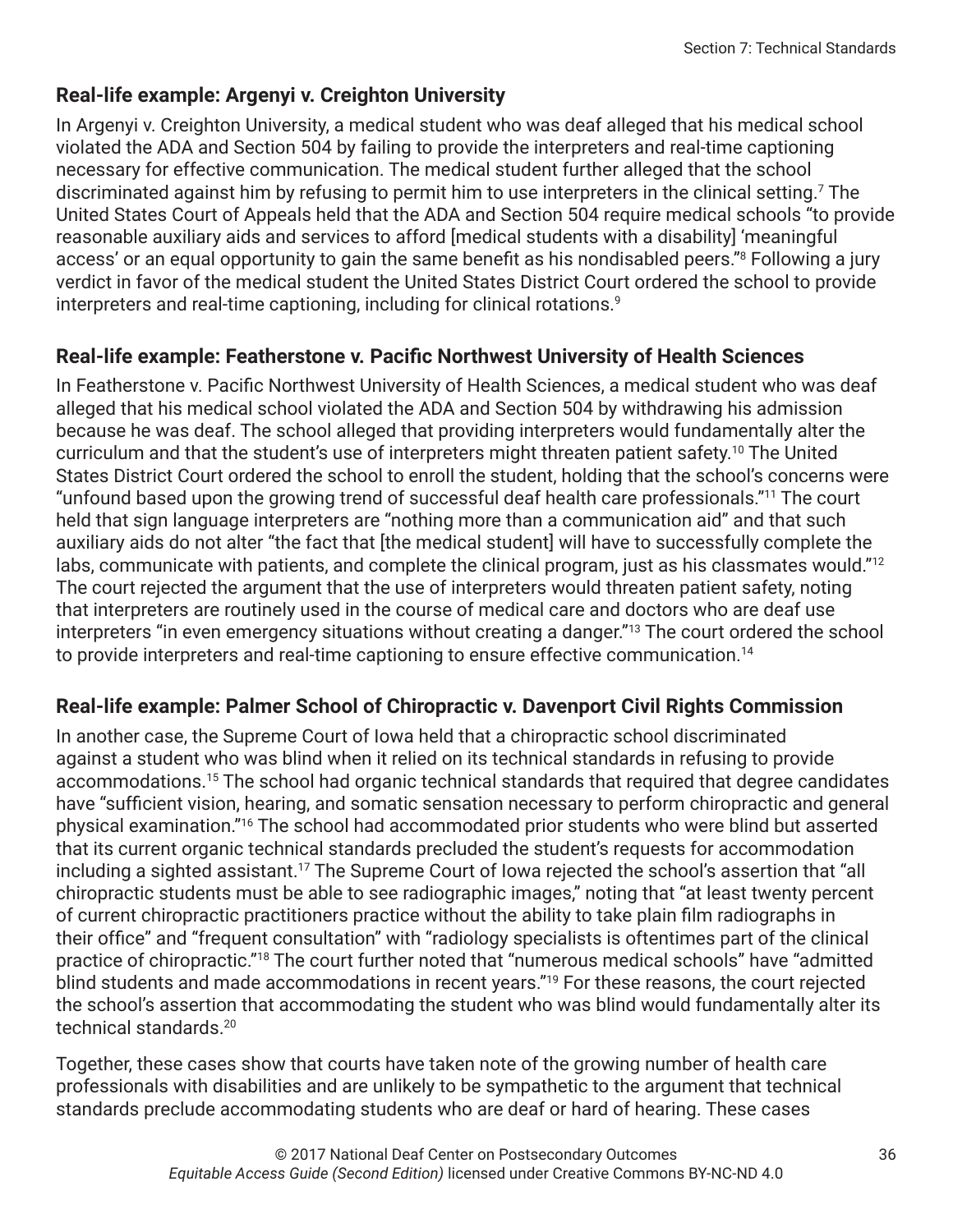underscore the importance of adopting functional technical standards. Such functional standards are flexible and permit the use of auxiliary aids such as sign language interpreters, real-time captioning, visual stethoscopes, and sighted assistants to demonstrate required skills such as diagnostic ability.

## **Practitioner's pointers**

Universities can take the following steps to comply with the ADA and Section 504:

- Pre-emptively review technical standards to ensure that the standards are functional rather than organic.
- When analyzing a student's ability to meet the technical standards, consider the student's ability to meet the standards *with* accommodations.
- Consult with other institutions offering similar educational programs that have successfully educated students who are deaf or hard of hearing.

#### **Endnotes**

1 The ADA prohibits universities from discriminating on the basis of disability in their programs, services, and activities. 42 U.S.C. § 12101 *et seq*.; 28 C.F.R. § 35.160 (public universities); 28 C.F.R. § 36.303 (private universities). Universities receiving Federal financial assistance must comply with Section 504's prohibition on disability discrimination. 29 U.S.C. § 794; 34 C.F.R. § 104.44. Although these laws theoretically permit universities to assert that providing accommodations would be an undue burden, no court has recognized such a defense in practice given the large financial resources of universities.

2 42 U.S.C. ß 12131(2); 34 C.F.R. ß 104.3(l)(3); 34 C.F.R. ß 104.44(a).

- <sup>3</sup> **[http://www.rit.edu/ntid/hccd/system/files/FINAL\\_REPORT\\_Building\\_Pathways\\_March\\_2012.pdf](http://www.rit.edu/ntid/hccd/system/files/FINAL_REPORT_Building_Pathways_March_2012.pdf)**, p. 58.
- <sup>4</sup> **[http://www.rit.edu/ntid/hccd/system/files/FINAL\\_REPORT\\_Building\\_Pathways\\_March\\_2012.pdf](http://www.rit.edu/ntid/hccd/system/files/FINAL_REPORT_Building_Pathways_March_2012.pdf)**, p. 58.
- <sup>5</sup> Davis v. Southeastern Community College, 442 U.S. 397 (1979).
- <sup>6</sup> Davis v. Southeastern Community College, 442 U.S. 412 (1979).
- <sup>7</sup> Argenyi v. Creighton University, 703 F.3d 441, 443-445 (8th Cir. 2013).
- <sup>8</sup> Argenyi v. Creighton University, 703 F.3d 441, 449 (8th Cir. 2013).Id.